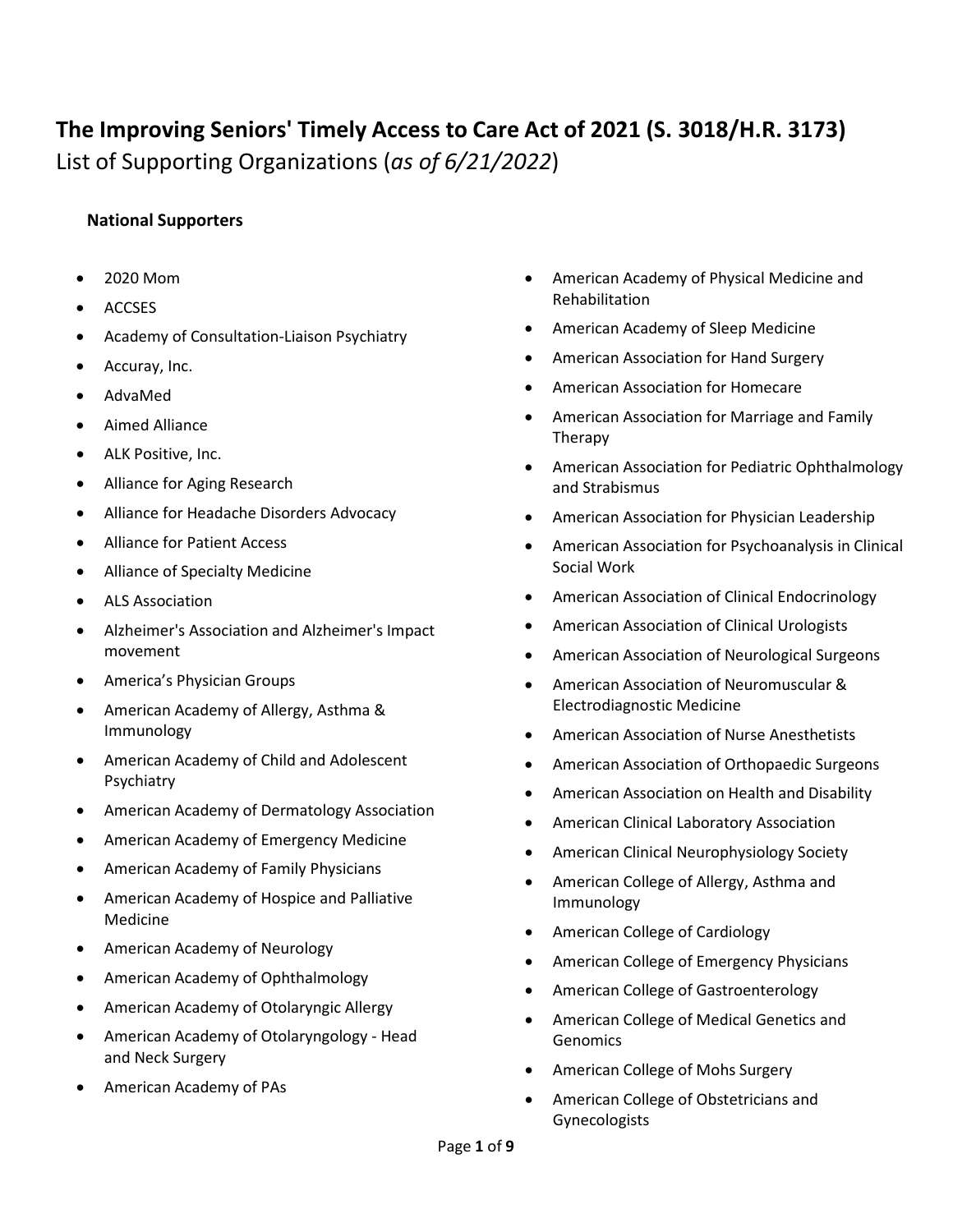- American College of Osteopathic Internists
- American College of Osteopathic Surgeons
- American College of Physicians
- American College of Radiation Oncology
- American College of Radiology
- American College of Rheumatology
- American College of Surgeons
- American Counseling Association
- American Epilepsy Society
- American Foundation for Suicide Prevention
- American Gastroenterological Association
- American Geriatrics Society
- American Glaucoma Society
- American Group Psychotherapy Association
- American Health Information Management Association
- American Hospital Association
- American Institute of Ultrasound in Medicine
- American Medical Association
- American Medical Rehabilitation Providers Association
- American Medical Women's Association
- American Mental Health Counselors Association
- American Nurses Association
- American Occupational Therapy Association
- American Optometric Association
- American Osteopathic Association
- American Osteopathic College of Ophthalmology
- American Physical Therapy Association
- American Psychiatric Association
- American Psychiatric Nurses Association
- American Psychoanalytic Association
- American Psychological Association
- American Society for Clinical Pathology
- American Society for Gastrointestinal Endoscopy
- American Society for Laser Medicine and Surgery
- American Society for Radiation Oncology
- American Society of Anesthesiologists
- American Society of Breast Surgeons
- American Society of Cataract and Refractive Surgery
- American Society of Dermatopathology
- American Society of Echocadiography
- American Society of Hematology
- American Society of Neuroradiology
- American Society of Nuclear Cardiology
- American Society of Plastic Surgeons
- American Society of Retina Specialists
- American Society of Transplant Surgeons
- American Society of Transplant Surgeons (ASTS)
- American Sociey of Echocardiography
- American Therapeutic Recreation Association
- American Urogynecologic Society
- American Urological Association
- American Vein & Lymphatic Society
- American Venous Forum
- America's Essential Hospitals
- Anxiety and Depression Association of America
- Arthritis Foundation
- Association for Ambulatory Behavioral Healthcare
- Association for Clinical Oncology
- Association of Academic Physiatrists
- Association of Black Cardiologists
- Association of Community Cancer Centers
- Association of Freestanding Radiation Oncology **Centers**
- Association of Mature American Citizens
- Association of Rehabilitation Nurses
- Association of University Professors of Ophthalmology
- Association of Women in Rheumatology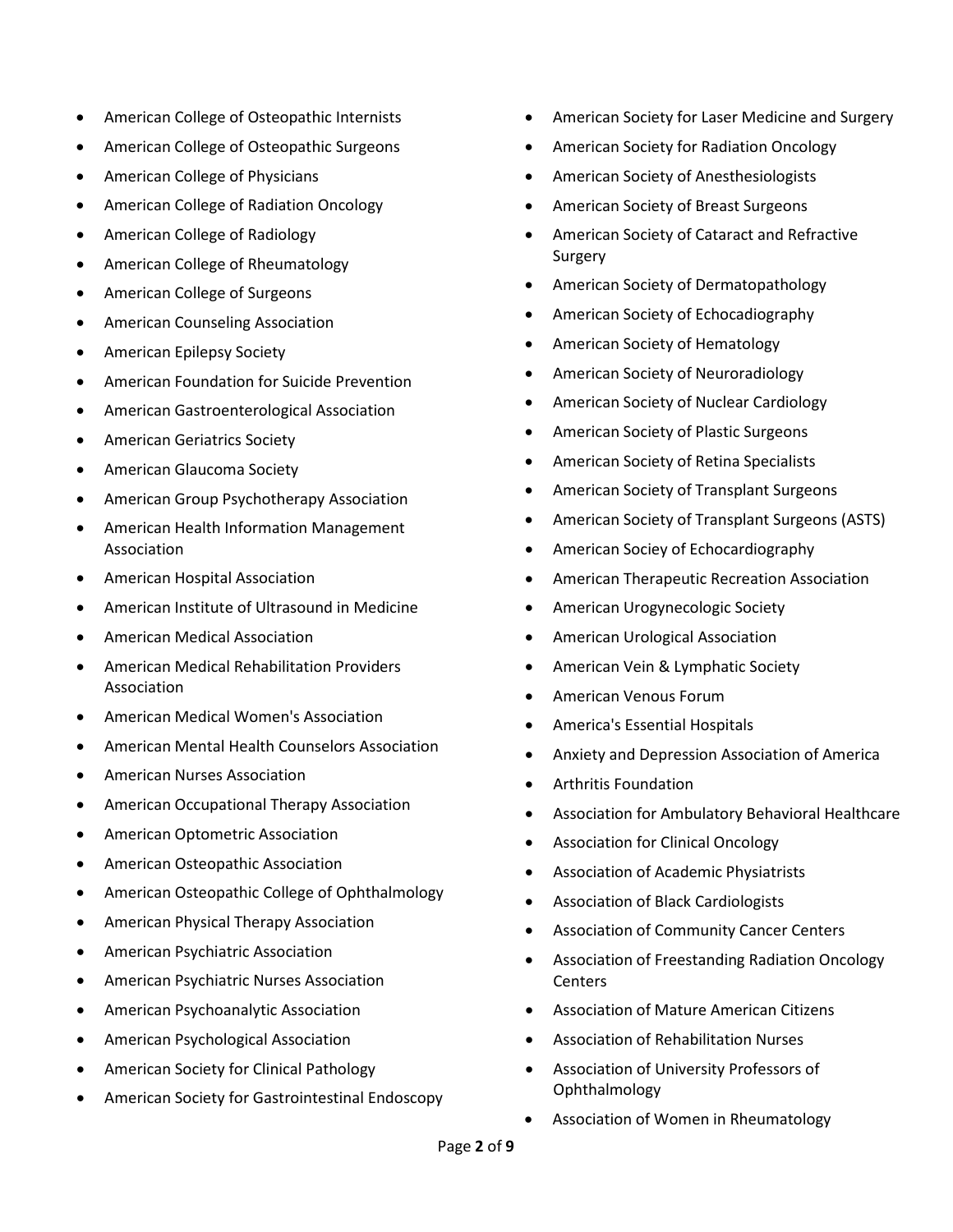- Better Medicare Alliance
- Beyond Type 1
- Boston Scientific
- Brain Injury Association of America
- Bridge the Gap SYNGAP Education and Research Foundation
- Cancer Support Community
- CancerCare
- Case Management Society of America
- CHAMP Coalition for Headache and Migraine Patients
- Change Healthcare
- Child Neurology Society
- Children and Adults with Attention-Deficit/Hyperactivity Disorder
- Chris CJ Johnson Foundation Inc.
- Chronic Care Policy Alliance
- Clinical Social Work Association
- Coalition of Long-Term Acute-Care Hospitals
- Cohere Health
- College of Psychiatric and Neurologic Pharmacists
- Community Liver Alliance
- Community Oncology Alliance
- Congress of Clinical Rheumatology
- Congress of Neurological Surgeons
- Consortium of Multiple Sclerosis Centers
- Cooley's Anemia Foundation
- Cornea Society
- Corporation for Supportive Housing (CSH)
- Depression and Bipolar Support Alliance
- Diabetes Leadership Council
- Diabetes Patient Advocacy Coalition
- Driven To Cure
- Eating Disorders Coalition for Research, Policy & Action
- Endocrine Society
- Epic Systems
- Epilepsy Foundation
- Eye Bank Association of America
- Falling Forward Foundation
- Federation of American Hospitals
- Ferrell Foundation
- Free2Care
- Global Alliance for Behavioral Health and Social Justice
- Global Healthy Living Foundation
- Global Liver Institute
- GO2 Foundation for Lung Cancer
- The Headache and Migraine Policy Forum
- Healthcare Information and Management Systems Society
- Hematology/Oncology Pharmacy Association
- Hyperemesis Education and Research Foundation
- International Essential Tremor Foundation
- International Foundation for Autoimmune & Autoinflammatory Arthritis
- International OCD Foundation
- Johnson & Johnson
- Judy Nicholson Kidney Cancer Foundation
- KCCure (Kidney Cancer Research Alliance)
- The Kennedy Forum
- Kidney Cancer Association
- KidneyCAN
- Lakeshore Foundation
- LeadingAge
- The Leukemia & Lymphoma Society
- Lupus and Allied Diseases Association, Inc.
- Maternal Mental Health Leadership Alliance
- Medical Device Manufacturers Association
- Medical Group Management Association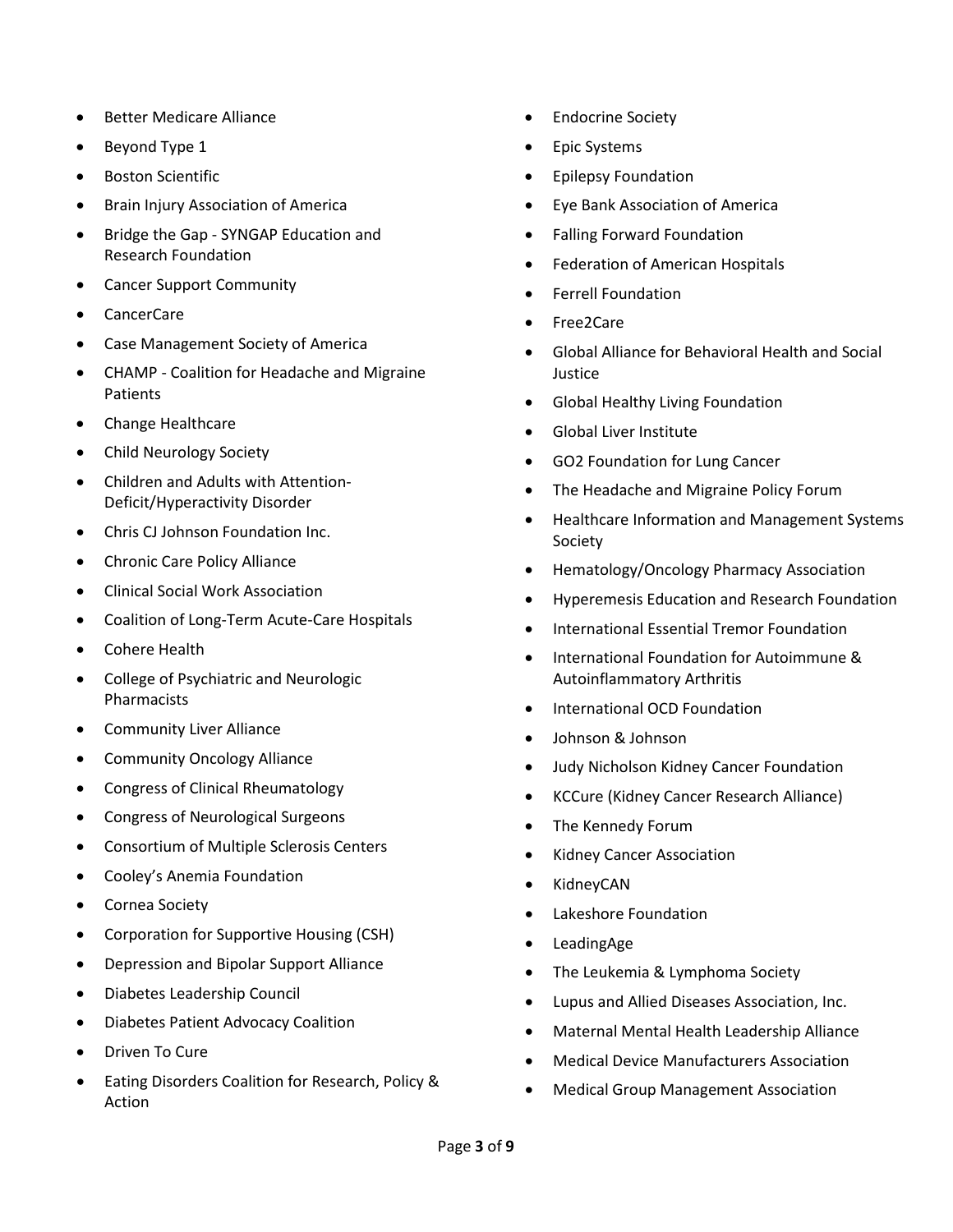- Medical Oncology Association of Southern California
- Mental Health America
- The Michael J. Fox Foundation for Parkinson's Research
- Multiple Sclerosis Association of America
- NAADAC, the Association for Addiction Professionals
- National Alliance of Safety-Net Hospitals
- National Alliance on Mental Illness
- National Association for Behavioral Healthcare
- National Association for Children's Behavioral Health
- National Association for Home Care & Hospice
- National Association for the Advancement of Orthotics and Prosthetics
- National Association for the Support of Long Term Care
- National Association of ACOs
- National Association of Epilepsy Centers
- National Association of Social Workers
- National Association of Spine Specialists
- National Association of State Head Injury Administrators
- National Association of State Mental Health Program Directors
- National Community Pharmacists Association
- National Comprehensive Cancer Network
- National Council for Mental Wellbeing
- National Disability Rights Network
- National Eating Disorders Association
- National Federation of Families
- National Hispanic Medical Association
- National Kidney Foundation
- National League for Nursing
- National Osteoporosis Foundation
- National Patient Advocate Foundation
- National Register of Health Service Psychologists
- NHMH No Health without Mental Health
- Nomi Health
- North American Neuro-Ophthalmology Society
- OCHIN
- Outpatient Ophthalmic Surgery Society
- Partnership for Quality Home Healthcare
- Patients Rising
- Patients Rising Now
- Physician Hospitals of America
- Physicians Advocacy Institute
- Postpartum Support International
- Premier
- Private Practice Section (PPS) of the American Physical Therapy Association (APTA)
- Prostate Network
- Pulmonary Fibrosis Foundation
- R.M.C. Inc.
- REDC Consortium
- Regulatory Relief Coalition
- Remote Cardiac Services Providers Group
- Renal Physicians Association
- RetireSafe
- SMART Recovery
- Society for Cardiovascular Angiography and Interventions
- Society for Cardiovascular Magnetic Resonance
- Society for Vascular Surgery
- Society of Cardiovascular Computed Tomography
- Society of Gynecologic Oncology
- Society of Hospital Medicine
- Society of Interventional Radiology
- The Society of Thoracic Surgeons
- Spina Bifida Association
- Spine Intervention Society
- Susan G. Komen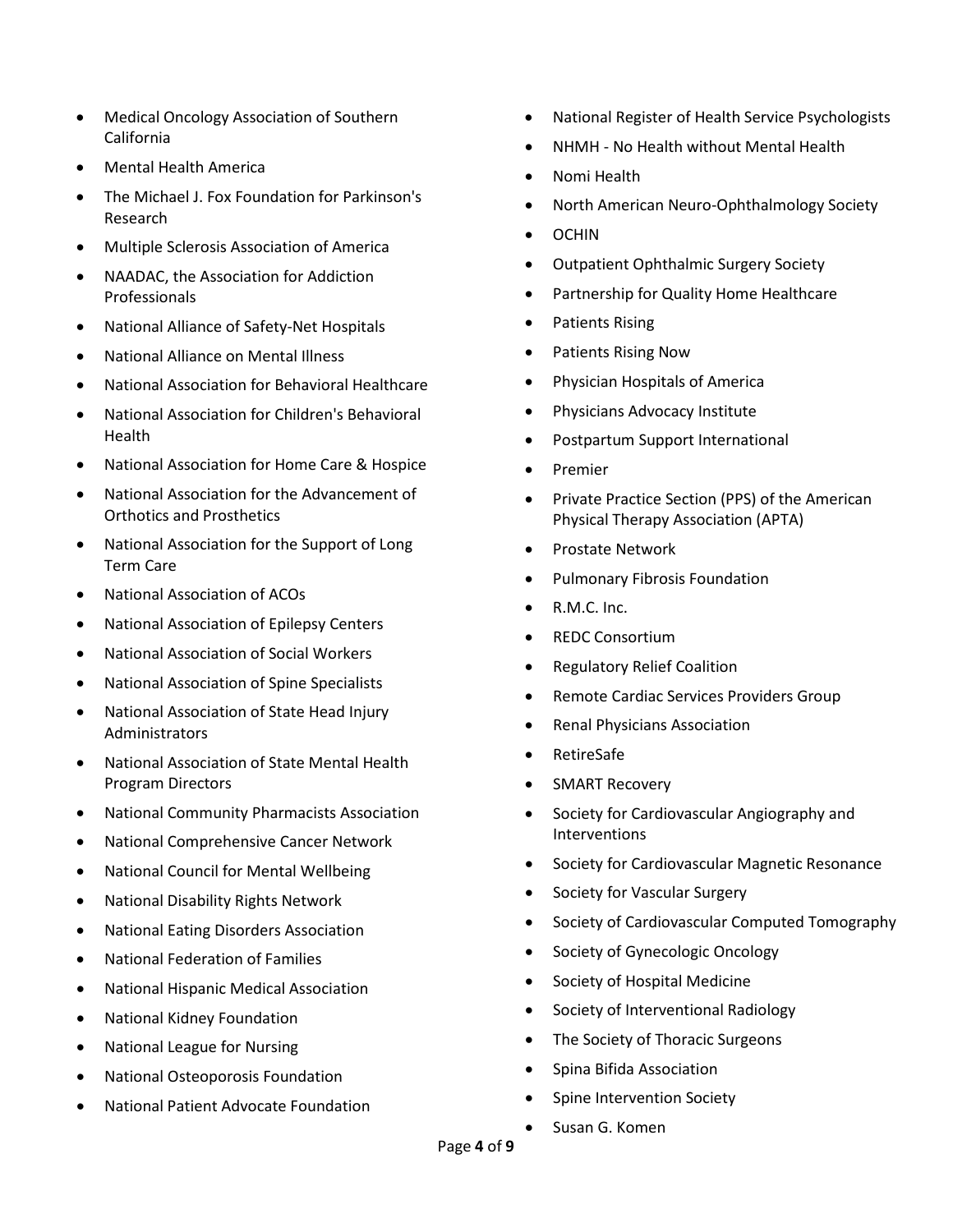- Sterling Vision
- Tourette Association of America
- Treatment Communities of America
- Triage Cancer
- VHL Alliance
- ZERO The End of Prostate Cance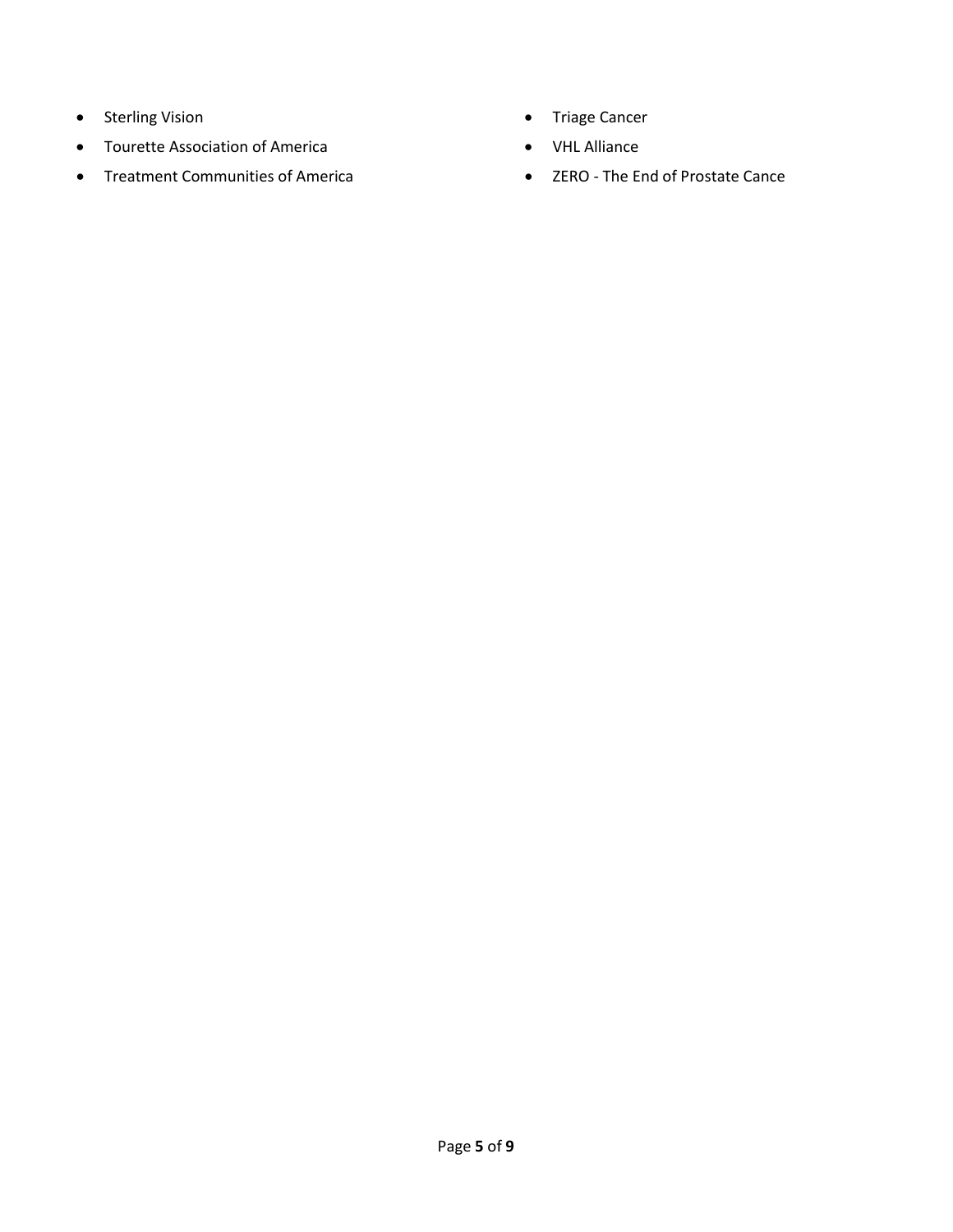## **State Supporters**

- Medical Association of the State of Alabama
- Alabama Academy of Ophthalmology
- Alabama Association of Health Information Management
- Alabama Cancer Congress
- Alabama Chapter, American College of Surgeons
- Alabama Society for the Rheumatic Diseases
- Alaska Chapter, American College of Surgeons
- Arizona Chapter, American College of Surgeons
- Arizona Health Information Management Association
- Arizona Neurosurgical Society
- Arkansas Chapter, American College of Surgeons
- Arkansas Medical Society
- Arkansas Ophthalmological Society
- Arkansas Orthopaedic Society
- Arkansas Rheumatology Association
- Association of Northern California **Oncologists**
- Brooklyn-Long Island Chapter, American College of Surgeons
- California Medical Association
- California Academy of Eye Physicians and Surgeons
- California Association of Neurological Surgeons
- Medical Oncology Association of Southern California, Inc.
- Centura Health
- Colorado Chapter, American College of Surgeons
- Colorado Medical Society
- Colorado Society of Eye Physicians & Surgeons
- Community Care Network of Kansas
- Connecticut Chapter, American College of Surgeons
- Connecticut Oncology Association
- Connecticut State Medical Society
- Medical Society of Delaware
- Delaware Chapter, American College of Surgeons
- Delaware Society for Clinical Oncology
- Medical Society of the District of Columbia
- Denali Oncology Group
- DHR Health
- Eastern Long Island Chapter, American College of Surgeons
- Empire State Hematology and Oncology Society
- Florida Medical Association
- Florida Academy of Family Physicians
- Florida Chapter, American College of Surgeons
- Florida Health Information Management Association
- Florida Neurosurgical Society
- Florida Society of Clinical Oncology
- Florida Society of Ophthalmology
- Medical Association of Georgia
- Georgia Neurological Society
- Georgia Society of Clinical Oncology
- Georgia Society of Ophthalmology
- Georgia Society of the American College of Surgeons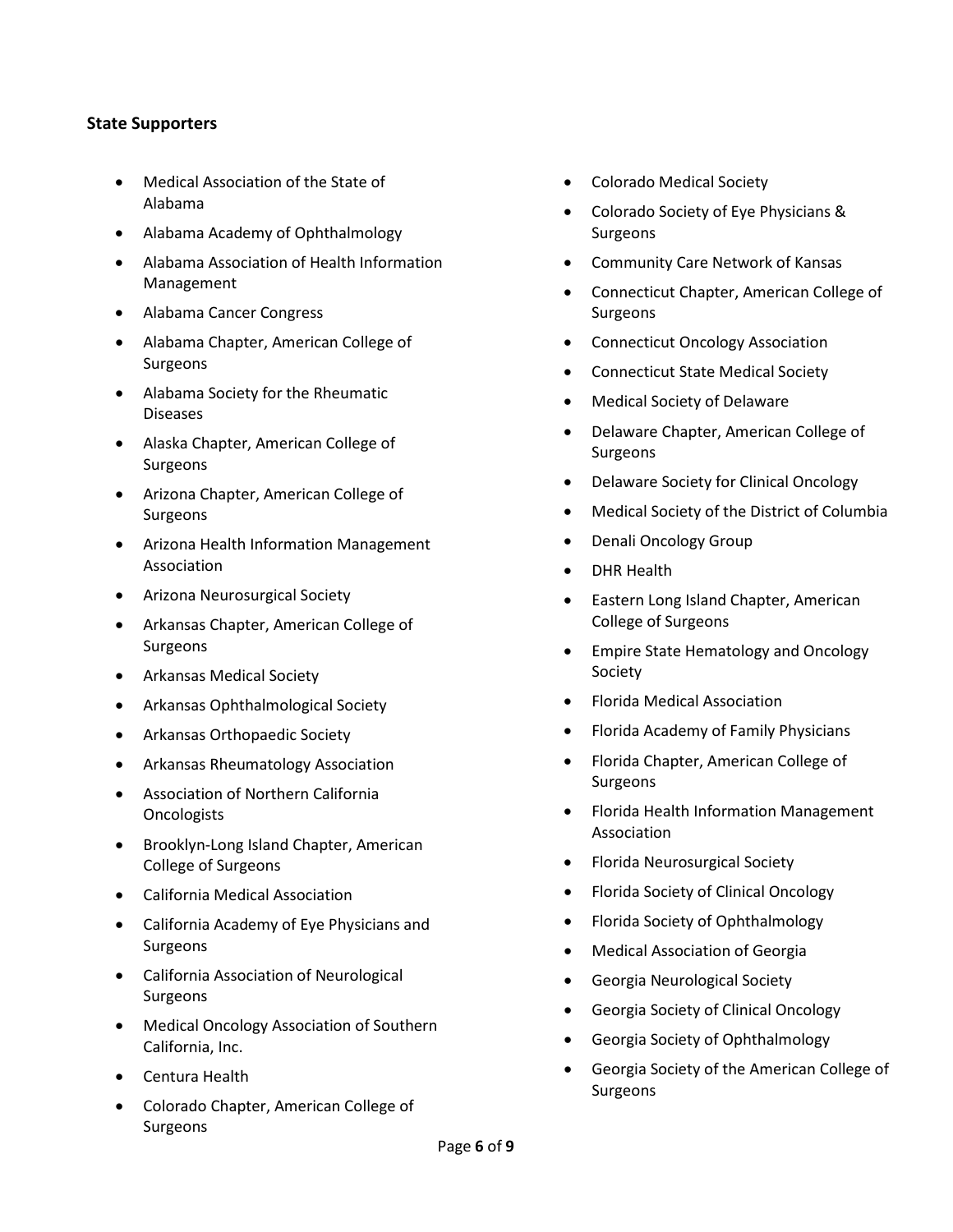- Guam Chapter, American College of Surgeons
- Hawaii Chapter, American College of Surgeons
- Hawaii Society of Clinical Oncology
- Idaho Medical Association
- Idaho Chapter, American College of Surgeons
- Illinois Academy of Family Physicians
- Illinois Chapter, American College of Surgeons
- Illinois Medical Oncology Society
- Illinois State Neurosurgical Society
- Indiana State Medical Association
- Indiana Academy of Ophthalmology
- Indiana Chapter, American College of Surgeons
- Indiana Neurological Society
- Indiana Oncology Society
- Iowa Chapter, American College of Surgeons
- Iowa Medical Society
- Iowa Oncology Society
- Jacksonville Chapter, American College of Surgeons
- Kansas Chapter, American College of Surgeons
- Kansas Health Information Management Association
- Kansas Hospital Association
- Kansas Medical Society
- Kansas Radiological Society
- Kansas Society of Clinical Oncology
- Kentucky Medical Association
- Kentucky Academy of Eye Physicians & Surgeons
- Kentucky Chapter, American College of Surgeons
- Kentucky Society of Clinical Oncology
- Keystone Chapter, American College of Surgeons
- Lake Plains Medical PLLC
- Life Sciences Pennsylvania
- Louisiana Academy of Family Physicians
- Louisiana Chapter, American College of Surgeons
- Louisiana Oncology Society
- Maine Chapter, American College of Surgeons
- Maine Society of Eye Physicians and Surgeons
- Maryland Chapter, American College of Surgeons
- Maryland Society of Eye Physicians and Surgeons
- Maryland/DC Society of Clinical Oncology
- Massachusetts Chapter, American College of Surgeons
- Massachusetts Health Information Management Association (MaHIMA)
- Massachusetts Medical Society
- Massachusetts Society of Clinical **Oncologists**
- Massachusetts Society of Eye Physicians & Surgeons
- MedChi, The Maryland State Medical Society
- Metropolitan Chicago Chapter, American College of Surgeons
- Metropolitan Philadelphia Chapter, American College of Surgeons
- Metropolitan Washington DC Chapter, American College of Surgeons
- Michigan Chapter, American College of Surgeons
- Michigan Society of Hematology and Oncology
- Michigan State Medical Society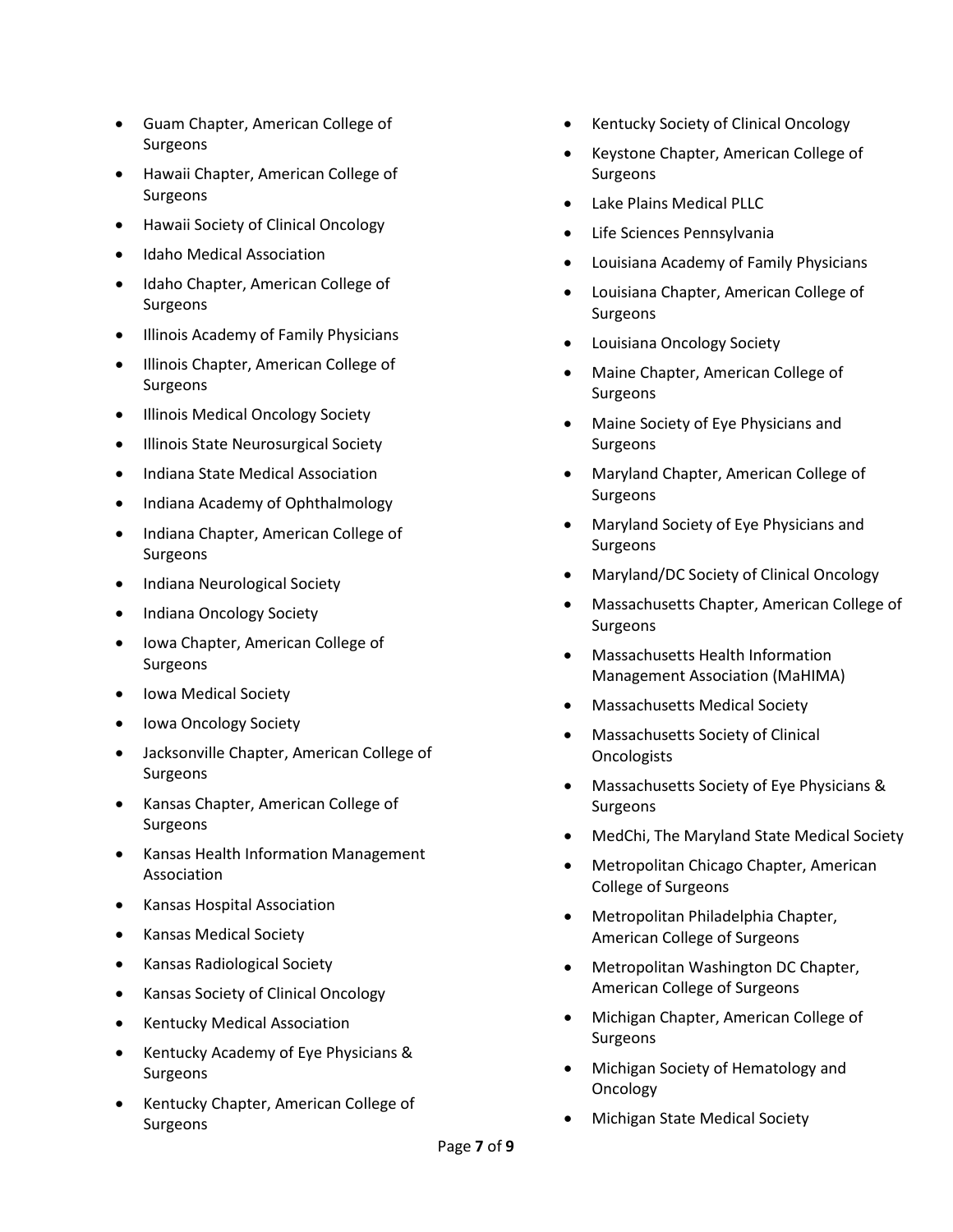- Midwest Association for Medical Equipment Services & Supplies
- MidWest Rheumatology Association
- Minnesota Medical Association
- Minnesota Academy of Ophthalmology
- Minnesota Health Information Management Association
- Minnesota Society of Clinical Oncology
- Minnesota Surgical Society a Chapter of the ACS, American College of Surgeons
- Mississippi Chapter, American College of Surgeons
- Mississippi Oncology Society
- Missouri State Medical Association
- Missouri Academy of Family Physicians
- Missouri Chapter, American College of Surgeons
- Missouri Oncology Society
- Montana Medical Association
- Montana Academy of Family Physicians
- Montana and Wyoming Chapter, American College of Surgeons
- Montana State Oncology Society
- MSARS
- Nebraska Medical Association
- Nebraska Academy of Eye Physicians and Surgeons
- Nebraska Chapter, American College of Surgeons
- Nebraska Neurological Society
- Nebraska Oncology Society
- Neurosurgical Society of the Virginias
- Nevada State Medical Association
- Nevada Chapter, American College of Surgeons
- Nevada Health Information Management Association
- Nevada Oncology Society
- New Hampshire Chapter, American College of Surgeons
- Medical Society of New Jersey
- New Jersey Academy of Ophthalmology
- New Jersey Chapter, American College of Surgeons
- New Jersey Health Information Management Association
- Medical Oncology Society of New Jersey
- New Mexico Chapter, American College of Surgeons
- New Mexico Medical Society
- New Mexico Society of Clinical Oncology
- Medical Society of the State of New York
- New York Chapter, American College of Surgeons
- New York State Academy of Family Physicians
- New York State Neurosurgical Society
- New York State Ophthalmological Society
- North Carolina Chapter, American College of Surgeons
- North Carolina Oncology Association
- North Carolina Society of Eye Physicians and Surgeons
- North Dakota Medical Association
- North Dakota Chapter, American College of Surgeons
- North Texas Chapter, American College of Surgeons
- Northern California Chapter, American College of Surgeons
- Northern New England Clinical Oncology Society
- Northwestern Pennsylvania Chapter, American College of Surgeons
- Ohio State Medical Association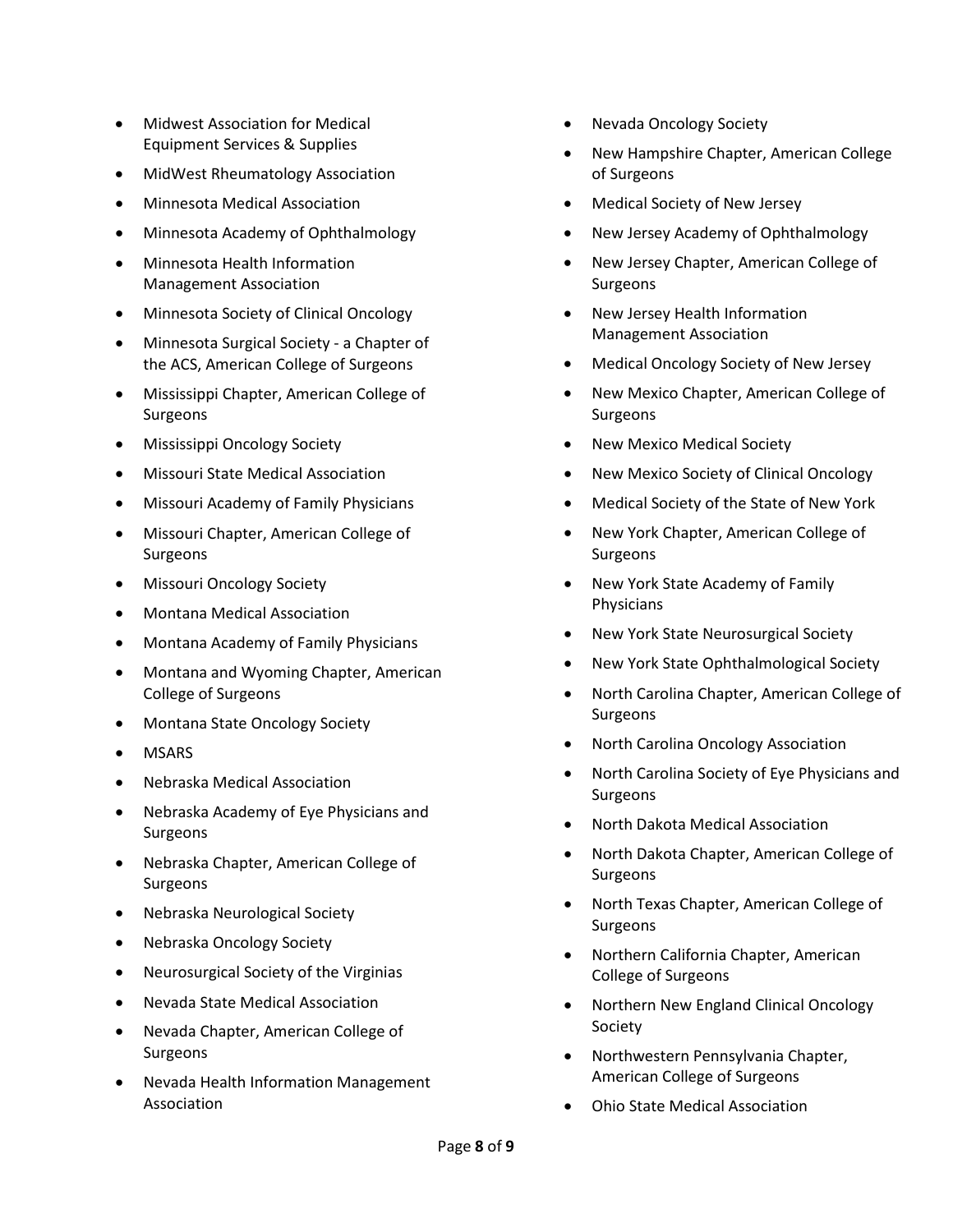- Ohio Academy of Family Physicians
- Ohio Association of Rheumatology
- Ohio Chapter, American College of Surgeons
- Ohio Health Information Management Association
- Ohio Hematology Oncology Society
- Oklahoma State Medical Association
- Oklahoma Chapter, American College of Surgeons
- Oklahoma Society of Clinical Oncology
- Oregon Academy of Family Physicians
- Oregon Academy of Ophthalmology
- Oregon Chapter, American College of **Surgeons**
- Oregon Society of Medical Oncology
- Pennsylvania Medical Society
- Pennsylvania Academy of Ophthalmology
- Pennsylvania Chapter of the American College of cardiology
- Pennsylvania Medical Society
- Pennsylvania Neurosurgical Society
- Pennsylvania Rheumatology Society
- Pennsylvania Society of Oncology & Hematology
- PHIMA
- Puerto Rico Chapter, American College of Surgeons
- Puerto Rico Hematology and Medical Oncology Association
- Rhode Island Chapter, American College of Surgeons
- Rhode Island Health Information Management Association
- Rhode Island Medical Society
- Rhode Island Neurological Society
- Rocky Mountain Oncology Society
- San Diego Chapter, American College of **Surgeons**
- Society of Utah Medical Oncologists
- South Carolina Chapter, American College of Surgeons
- South Carolina Oncology Society
- South Dakota Academy of Ophthalmology
- South Dakota Chapter, American College of Surgeons
- South Florida Chapter, American College of Surgeons
- South Texas Chapter, American College of Surgeons
- Southern California Chapter, American College of Surgeons
- Southwest Missouri Chapter, American College of Surgeons
- Southwestern Pennsylvania Chapter, American College of Surgeons
- Tennessee Medical Association
- Tennessee Chapter, American College of Surgeons
- Tennessee Oncology Practice Society
- Texas Academy of Family Physicians
- Texas Hospital Association
- Texas Ophthalmological Association
- Texas Society of Clinical Oncology
- The Arizona Clinical Oncology Society
- The Florida Society of Neurology
- The Hospital and Healthsystem Association of Pennsylvania
- The Woman's Group
- Utah Medical Association
- Utah Chapter, American College of Surgeons
- Utah Ophthalmology Society
- Vermont Chapter, American College of Surgeons
- Vermont Medical Society